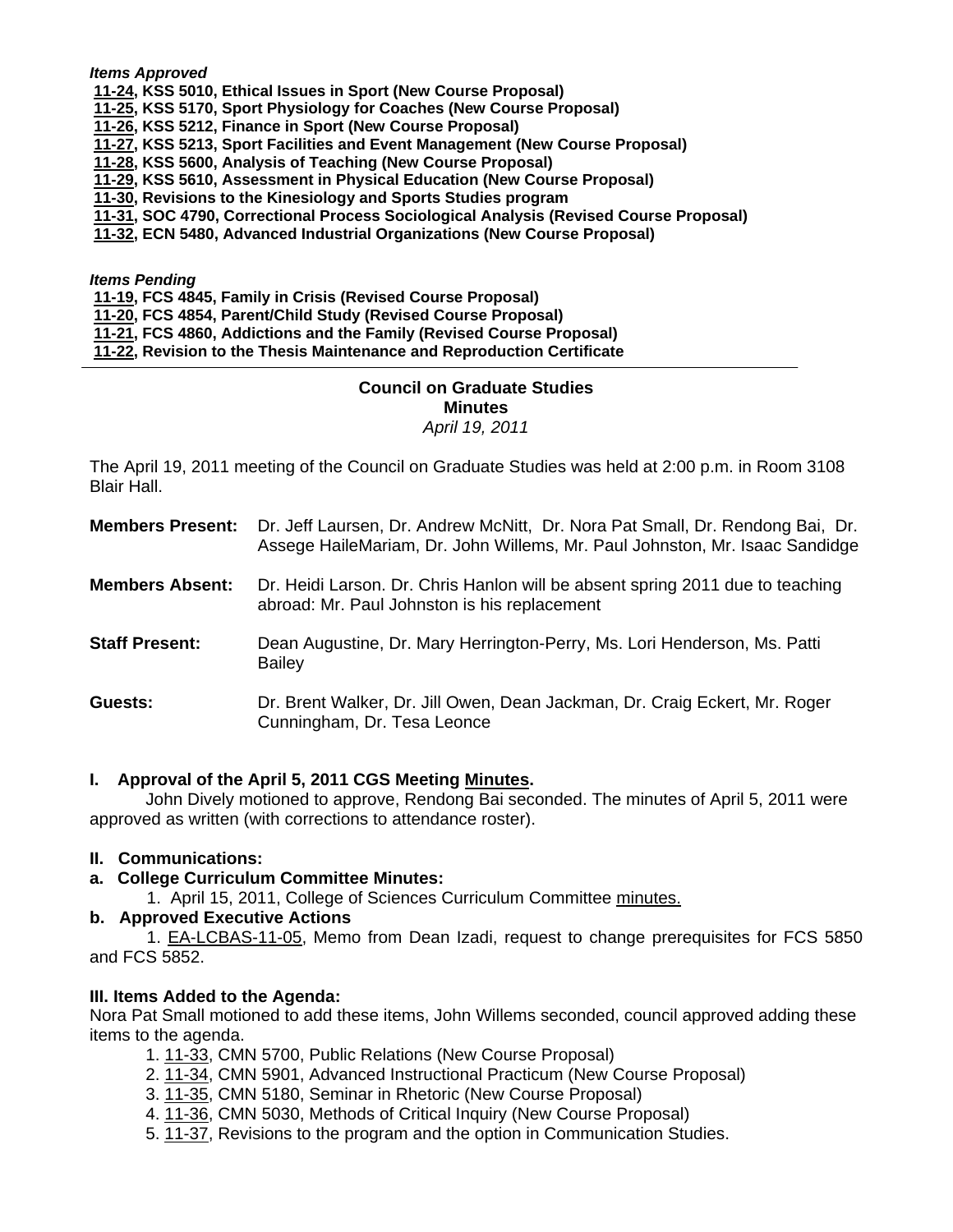# **IV.** Items Acted Upon 2

Brent Walker presented the new course proposals. Council voted to vote on these courses in one block (includes items 11-24 through 11-29 and 11-38). The proposals passed with a majority of council members voting yes, 2 members abstained and one voted no due to the desire for the establishment of University guidelines for online courses being developed before passing online courses.

[1. 11-24, K](http://castle.eiu.edu/~eiucgs/currentagendaitems/agenda11-24.pdf)SS 5010, Ethical Issues in Sport (New Course Proposal)

**KSS 5010. Ethical Issues in Sport (3-0-3)** This course addresses ethical issues within the sporting context and industry. The values promoted within sport will be examined along with common ethical dilemmas faced by those involved in sport and physical activity management. The course will cover issues ranging from fair play to sportsmanship to Title IX and drug use for performance enhancement. Prerequisites: None.

Effective: Spring 2012.

 2. [11-25, K](http://castle.eiu.edu/~eiucgs/currentagendaitems/agenda11-25.pdf)SS 5170, Sport Physiology for Coaches (New Course Proposal) **KSS 5170. Sport Physiology for Coaches (3-0-3)** Application of the acute and chronic physiological responses of exercise towards the development of effective training protocols for various sports and types of physical activity. Prerequisites: KSS 4340 not to be taken concurrently with KSS 5170. Effective: Summer 2011.

[3. 11-26,](http://castle.eiu.edu/~eiucgs/currentagendaitems/agenda11-26.pdf) KSS 5212, Finance in Sport (New Course Proposal)

**KSS 5212. Finance in Sport (3-0-3)** Analysis of core financial concepts and theories as they apply to the sport industry, including accounting principles, financial statements, sources of revenue, methods of budgeting, fundraising for new facilities, legal issues, and technology integration. Prerequisites: Graduate student status and KSS 4760, 4761, 4762 for graduate students without KSS bachelor's degree. Effective: Fall 2011.

 [4. 11-27,](http://castle.eiu.edu/~eiucgs/currentagendaitems/agenda11-27.pdf) KSS 5213, Sport Facilities and Event Management (New Course Proposal) **KSS 5213. Sport Facilities and Event Management (3-0-3)** Analysis of core aspects of managing sport facilities and sport and recreation events, including the conceptualization of sport and recreation events, facility and event management planning process, budgeting, site selection, booking, ticketing, sponsorship, and technological innovations. Prerequisites: Graduate student status and KSS 4760, 4761, 4762 for graduate students without KSS bachelor's degree. Effective: Summer 2011.

 [5. 11-28, K](http://castle.eiu.edu/~eiucgs/currentagendaitems/agenda11-28.pdf)SS 5600, Analysis of Teaching (New Course Proposal) **KSS 5600. Analysis of Teaching (3-0-3)** This course offers students the opportunity to present and analyze systems used in evaluating/assessing student behavior, teacher behavior, and studentteacher interaction. Strategies for planning and implementing effective teaching constructs in physical education will be examined. Prerequisites: None. Effective: Summer 2011.

 6[. 11-29, K](http://castle.eiu.edu/~eiucgs/currentagendaitems/agenda11-29.pdf)SS 5610, Assessment in Physical Education (New Course Proposal) **KSS 5610. Assessment in Physical Education (3-0-3)** This course offers students the opportunity to present and analyze authentic formative and summative assessments to measure student learning. In addition, students will disseminate knowledge that contributes to quality professional practice and experience new ways of thinking about assessment. Alternative ways of determining student learning, evaluation, grading and reporting will be explored. Prerequisites: None. Effective: Fall 2011.

7. [11-38,](http://castle.eiu.edu/~eiucgs/currentagendaitems/agenda11-38.pdf) KSS 5214, Sports Governance (New Course Proposal)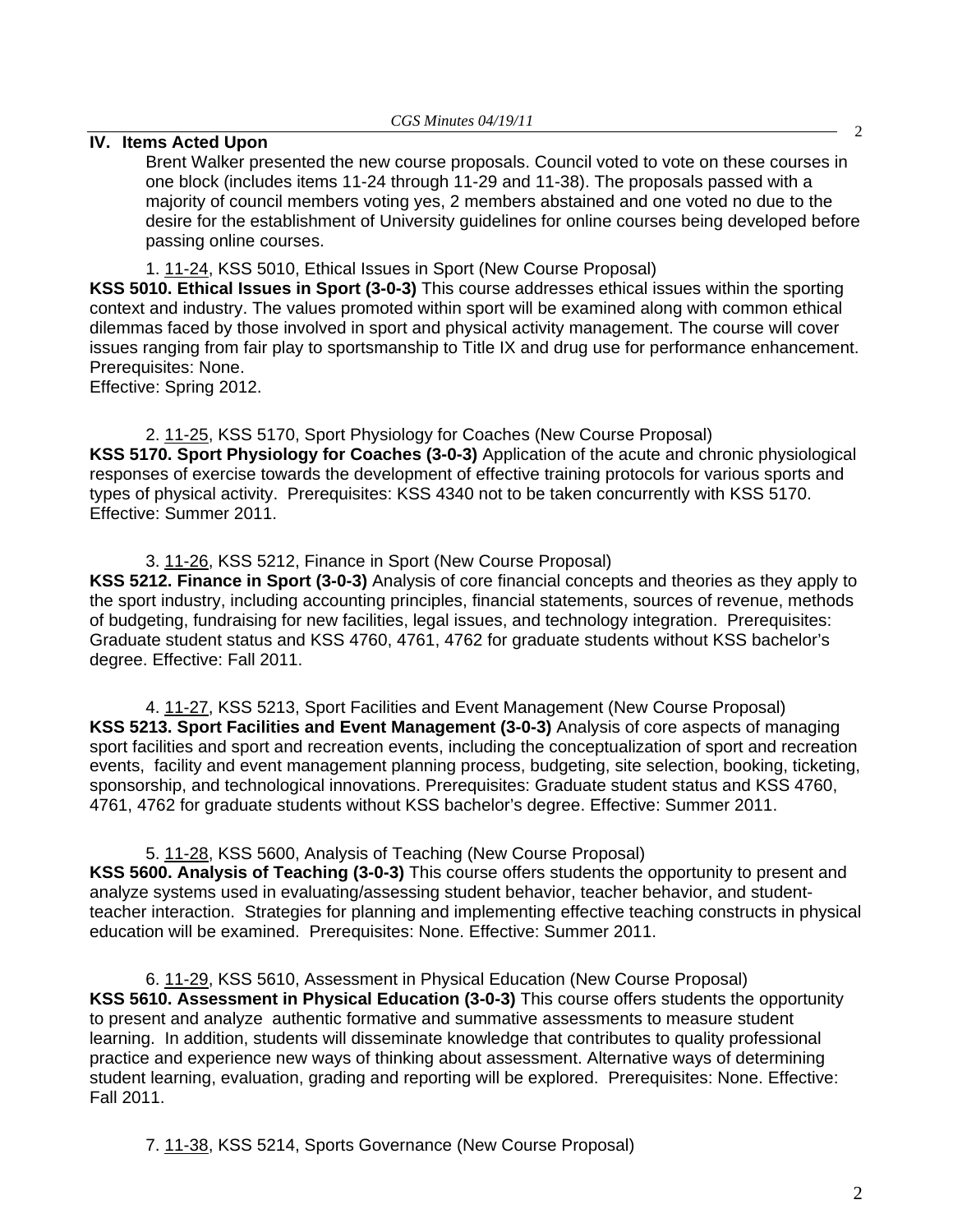**KSS 5214. Sports Governance (3-0-3) ):** Overview of the politics and administration of various major sports organizations and areas of sports activity. Prerequisites: None. Effective: Summer 2011.

Rendong Bai left the meeting at 3:20 pm; Assege HaileMariam left the meeting at 3:30 pm.

Brent Walker and Jill Owen presented the program revisions. The proposal passed with a majority of council members voting yes, 3 members abstained due to the desire for the establishment of University guidelines for online courses being developed before passing online courses or programs featuring online courses.

# 8. [11-30,](http://castle.eiu.edu/~eiucgs/currentagendaitems/agenda11-30.pdf) Revisions to the Kinesiology and Sports Studies program

# **Proposed Catalog Copy:**

Program Mission:

The graduate program in kinesiology and sports studies offered by the Department of Kinesiology and Sports Studies provides advanced course work and training in the areas of exercise science, sports administration and pedagogy/coaching. The course of study in exercise science prepares students for employment in clinical settings (e.g. cardiac rehabilitation), corporate fitness, YMCA, YWCA, and the commercial fitness industry. The program aids students in preparation for American College of Sports Medicine (ACSM) and other professional certifications. The program in sports administration is designed to prepare students for leadership and supervisory positions within school, recreation, and commercial sport programs. Pedagogy/coaching students examine, analyze and apply content related to curriculum development, teaching methods, program administration, and behavior management in the school setting.

Admission Requirements: To be eligible for degree candidacy, applicants must meet all of the requirements for admission to the Graduate School (see "Admission to Graduate Degree and Certificate Programs"). Additional requirements include three letters of recommendation, a resume, a statement of purpose, and completion of KSS 2440, KSS 4340, and KSS 4440 for exercise science; KSS 4760, KSS 4761, and KSS 4762 or equivalents for sport administration; and KSS 2440, KSS 4340, and KSS 4470 or equivalents for pedagogy/coaching. Admission is competitive and meeting GPA requirements does not guarantee admission.

Degree Audit: The graduate plan of study is the EIU Degree Audit, which is generated automatically in the Degree Audit Reporting System (DARS) at the time of degree or certificate candidacy. Modifications of the standard EIU Degree Audit are submitted by the graduate coordinator to the certification officer in the Graduate School at the time modifications are approved. The Degree Audit serves as an unofficial summary of requirements for the program. Degree and certificate candidates are advised to review the comprehensive summary of the Degree Audit process specified on the "Requirements for All Degree and Certificate Candidates" section of the Graduate Catalog. Individual programs may require candidates to submit plans of study in addition to the Degree Audit, candidates should consult with the program coordinator.

# Degree Requirements

Degree requirements include those outlined for the master's degree by the Graduate School (see "Requirements for the Master's Degree").

Curriculum for the Master of Science in Kinesiology and Sports Studies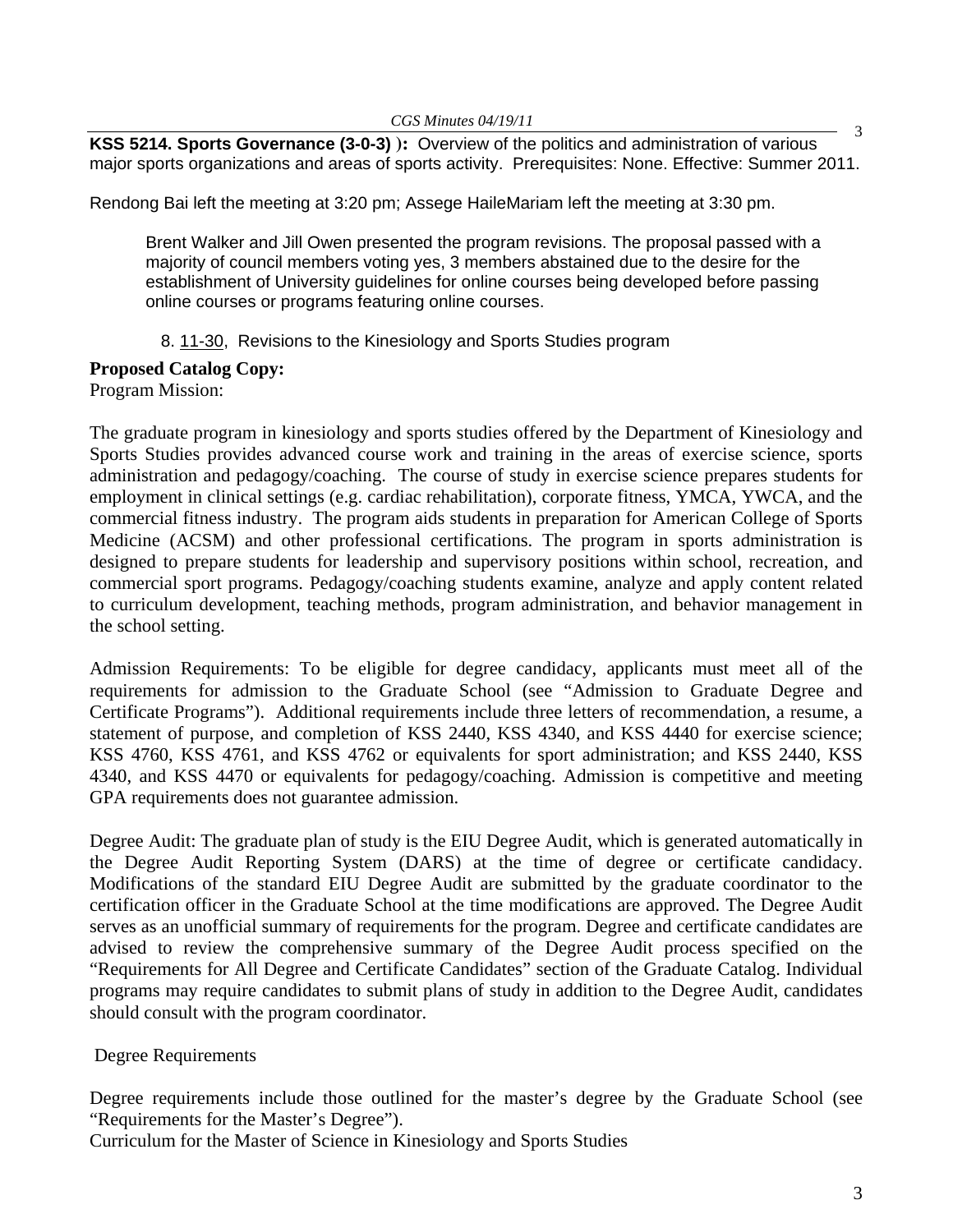Total. Credits: 30-32

- \* Major Field Courses Selected from the List Below. Credits: 12 to 18
- \* Electives (Advisor Approval Required). Credits: 6 to 14

Core Courses:

- \* KSS 5000 Research Methods in Kinesiology and Sports Studies Credits: 3
- \* KSS 5001 Statistical Analysis in Kinesiology and Sports Studies Credits: 2
- \* KSS 5901 Seminar in Kinesiology and Sports Studies Credits: 1

Major Fields of Study May be Selected from One of the Three Areas that Follow: Exercise Science Field of Study

Students have two options: 18 s.h. in either the Clinical Exercise Option or the Non-clinical Exercise Option.

Clinical Exercise Science Option

Required courses (18 s.h.)

- \* KSS 5225 Physical Activity and Aging. Credits: 3
- \* KSS 5260 Cardiopulmonary Exercise Physiology Credits: 3
- \* KSS 5250 Exercise Electrocardiography. Credits: 3
- \* KSS 5450 Supervisory Experiences in Adult Fitness. Credits: 3
- \* KSS 5640 Graded Exercise Testing and Exercise Prescription for the Apparently Healthy and the Cardiac Patient. Credits: 3
- \* KSS 5655 Supervisory Experience in Cardiac Rehabilitation. Credits: 3

Non-clinical Exercise Science Option

Required Courses (18 s.h.)

- \* KSS 5225 Physical Activity and Aging. Credits: 3
- \* KSS 5260 Cardiopulmonary Exercise Physiology Credits: 3
- \* KSS 5270 Neuromus Exercise Physiology Credits: 3
- \* KSS 5280 Exercise Metabolism Body Composition Credits: 3
- \* KSS 5450 Supervisory Experiences in Adult Fitness. Credits: 3
- \* KSS 5640 Graded Exercise Testing and Exercise Prescription for the Apparently Healthy and the Cardiac Patient. Credits: 3

Sports Administration Field of Study

- Required Courses (12-15 s.h.)
	- \* KSS 5120 Social Psychology and Physical Activity. Credits: 3 or KSS 5710 - Sociological Bases of Sport in America. Credits: 3
	- \* KSS 5211 Promotions in Sports Administration. Credits: 3
	- \* KSS 5212 Finance in Sport. Credits: 3
	- \* KSS 5213\*\* Facilities and Event Management. Credits: 3
	- \* KSS 5980 Internship in Sport Administration. Credits: 3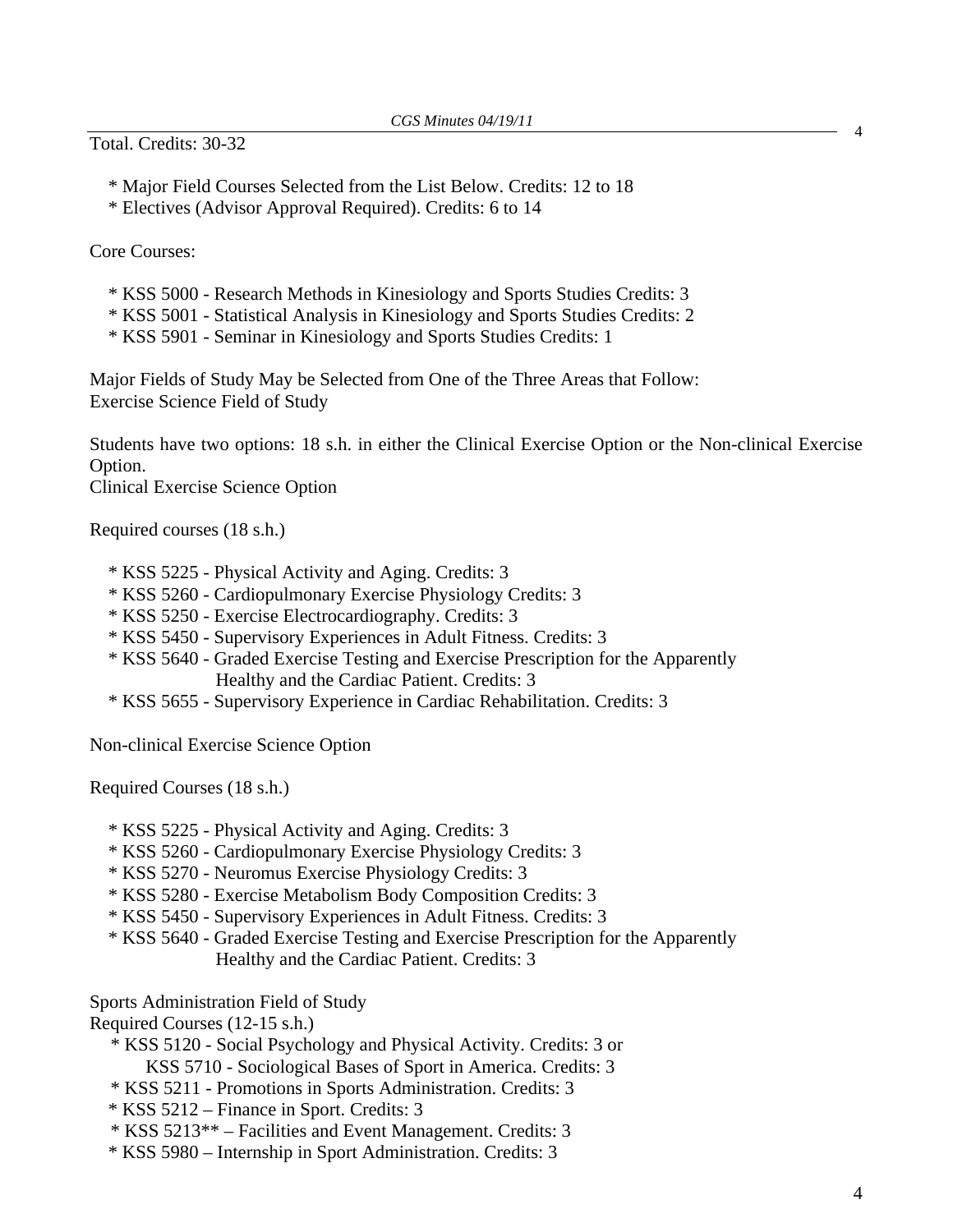\*\*5213 is not required for 2-year graduate assistants

Elective Courses (9-14 s.h.)

- \* KSS 5010 Ethics in the Sport Industry. Credits: 3
- \* KSS 5120 Social Psychology and Physical Activity. Credits: 3 or KSS 5710 - Sociological Bases of Sport in America. Credits: 3
- \* KSS 5210 Administration of Interschool Athletics. Credits: 2
- $*$  KSS 5950 Thesis. Credits: 6
- \* KSS 5980 Internship in Sport Administration. Credits: 3

Pedagogy/Coaching Field of Study

Required Courses (15 s.h.)

- \* KSS 4880 Theory of Motor Behavior. Credits: 3
- \* KSS 5140 Current Trends in the Teaching of Physical Education in the Elementary and Junior High School. Credits: 3
- \* KSS 5200 Curriculum Development in Physical Education. Credits: 3
- \* KSS 5600 Analysis of Teaching in Physical Education. Credits: 3
- \* KSS 5610 Assessment of Teaching in Physical Education. Credits: 3

Elective Courses (9-11 s.h.)

- \* KSS 4760 Sport Law. Credits: 3
- \* KSS 4980 Advanced Coaching. Credits: 1 (up to 3 Credits total)
- \* KSS 5120 Social Psychology and Physical Activity. Credits: 3
- \* KSS 5170 Physiology of Coaching. Credits: 3
- \* KSS 5210 Administration of Interschool Athletics. Credits: 2
- \* KSS 5950 Thesis. Credits: 6

Graduate Assistantships

Information on graduate assistantships may be obtained at www.eiu.edu/kss/Graduate\_Overview.php or by contacting the Graduate Coordinator of the Department of Kinesiology and Sports Studies, 2504 Lantz, EIU.

Craig Eckert and Roger Cunningham presented. Council approved unanimously with a change in the language on Part IV, #4. b. to say "This course "could" be a …

 9. [11-31, S](http://castle.eiu.edu/~eiucgs/currentagendaitems/agenda11-31.pdf)OC 4790, Correctional Process Sociological Analysis (Revised Course Proposal) **SOC 4790. Correctional Process Sociological Analysis (3-0-3) ):** Provides an understanding of the entire field of correctional systems in terms of its official objectives, its actual effects and effectiveness, including special focus on experimental programs. Prerequisites: SOC 1838 G, Introductory Sociology SOC 2761, Introduction to Criminology. Effective: Fall 2011

 Tesa Leonce presented. Council approved unanimously with the request to have graduate learning goals clarified.

10. [11-32, E](http://castle.eiu.edu/~eiucgs/currentagendaitems/agenda11-32.pdf)CN 5480, Advanced Industrial Organizations (New Course Proposal)

**ECN 5480. Advanced Industrial Organizations (3-0-3) ):** The course provides a graduate level introduction to topics in Industrial Organization including concentration, size, competition; entry deterrence, antitrust; price leadership and discrimination; fair trade; unfair competition and public policy. Prerequisites: ECN 4802, or permission of the department chairperson. Effective: Fall 2011